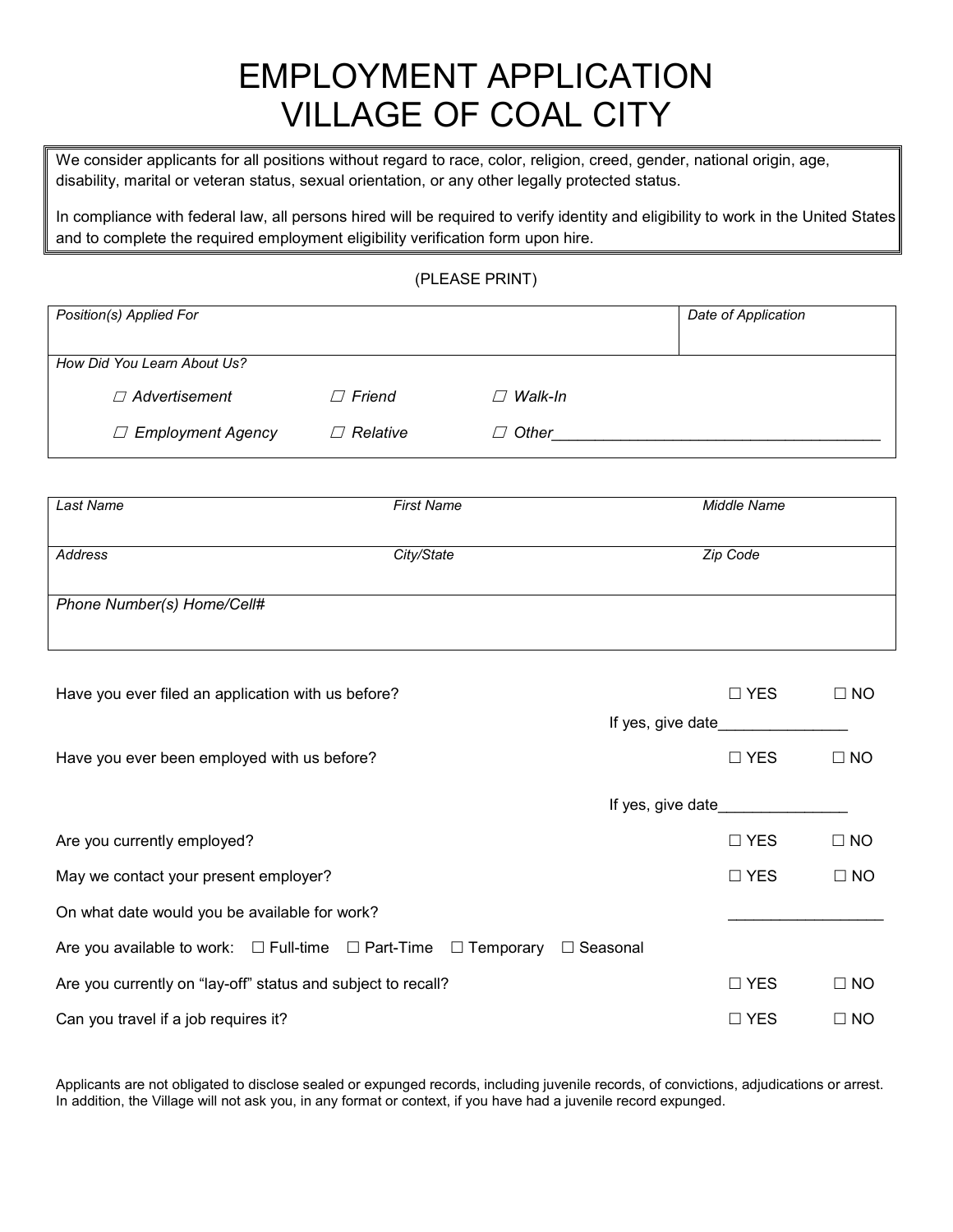## EDUCATION

|                          | Name and Address<br>Of School | Course of Study | Years<br>Completed | Diploma<br>Degree |
|--------------------------|-------------------------------|-----------------|--------------------|-------------------|
| High<br>School           |                               |                 |                    |                   |
| Undergraduate<br>College |                               |                 |                    |                   |
| Graduate<br>Professional |                               |                 |                    |                   |
| Other<br>(Specify)       |                               |                 |                    |                   |

| Please indicate any foreign language you can speak, read and/or write fluently. |     |   |  |  |
|---------------------------------------------------------------------------------|-----|---|--|--|
|                                                                                 | . . | ັ |  |  |
|                                                                                 |     |   |  |  |

| Describe any specialized training, apprenticeship, skills and extra-curricular activities. |  |  |  |
|--------------------------------------------------------------------------------------------|--|--|--|
|                                                                                            |  |  |  |
|                                                                                            |  |  |  |
|                                                                                            |  |  |  |

#### <u> Other Qualifications</u>

Summarize special job-related skills and qualifications acquired from employment or other experience.

| <b>Specialized Skills</b> | <b>Equipment Operated</b>                   |  |
|---------------------------|---------------------------------------------|--|
| Copier/Scanner/Fax        | Dump Truck/Plow                             |  |
| Microsoft Office Products | <b>Combination Tractor</b>                  |  |
| Locis                     | Skidder                                     |  |
| Other (Please List)       | Other (Please List)                         |  |
|                           |                                             |  |
|                           | *Do you currently have a valid CDL license? |  |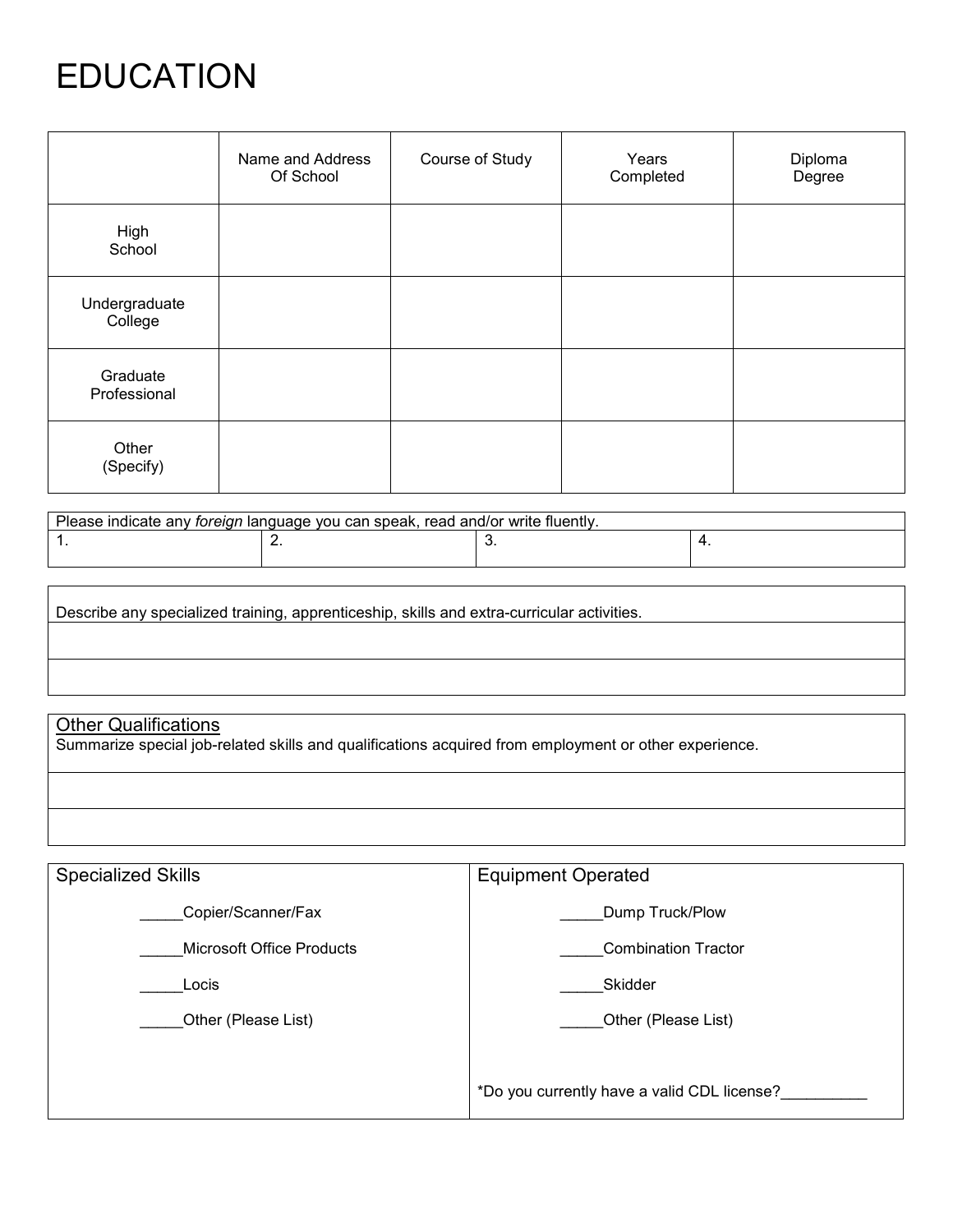# EMPLOYMENT EXPERIENCE

Start with your present or last job. Include any job-related military service assignments and volunteer activities. You may exclude organizations that indicate race, color, religion, gender, national origin, disabilities or other protected status.

| 1.                 |                |                                   |                       |
|--------------------|----------------|-----------------------------------|-----------------------|
| Employer           | Dates Employed |                                   | <b>Work Performed</b> |
| Address            | From           | $\overline{10}$                   |                       |
|                    |                |                                   |                       |
| Phone $#(s)$       |                |                                   |                       |
|                    |                |                                   |                       |
| Job Title          |                |                                   |                       |
| Reason for Leaving |                |                                   |                       |
|                    |                |                                   |                       |
| $\overline{2}$ .   |                |                                   |                       |
| Employer           |                | Dates Employed                    | <b>Work Performed</b> |
| Address            | From           | $\overline{\mathsf{T}}\mathsf{o}$ |                       |
|                    |                |                                   |                       |
| Phone $#(s)$       |                |                                   |                       |
|                    |                |                                   |                       |
| Job Title          |                |                                   |                       |
| Reason for Leaving |                |                                   |                       |
|                    |                |                                   |                       |
| $\overline{3}$ .   |                |                                   |                       |
| Employer           |                | Dates Employed                    | <b>Work Performed</b> |
| Address            | From           | To                                |                       |
|                    |                |                                   |                       |
| Phone $#(s)$       |                |                                   |                       |
|                    |                |                                   |                       |
| Job Title          |                |                                   |                       |
| Reason for Leaving |                |                                   |                       |
|                    |                |                                   |                       |
| $\overline{4}$ .   |                |                                   |                       |
| Employer           | Dates Employed |                                   | <b>Work Performed</b> |
| Address            | From           | $\overline{\mathsf{T}}\mathsf{o}$ |                       |
|                    |                |                                   |                       |
| Phone $#(s)$       |                |                                   |                       |
|                    |                |                                   |                       |
| Job Title          |                |                                   |                       |
| Reason for Leaving |                |                                   |                       |
|                    |                |                                   |                       |
|                    |                |                                   |                       |

If you need additional space, please continue on a separate sheet of paper.